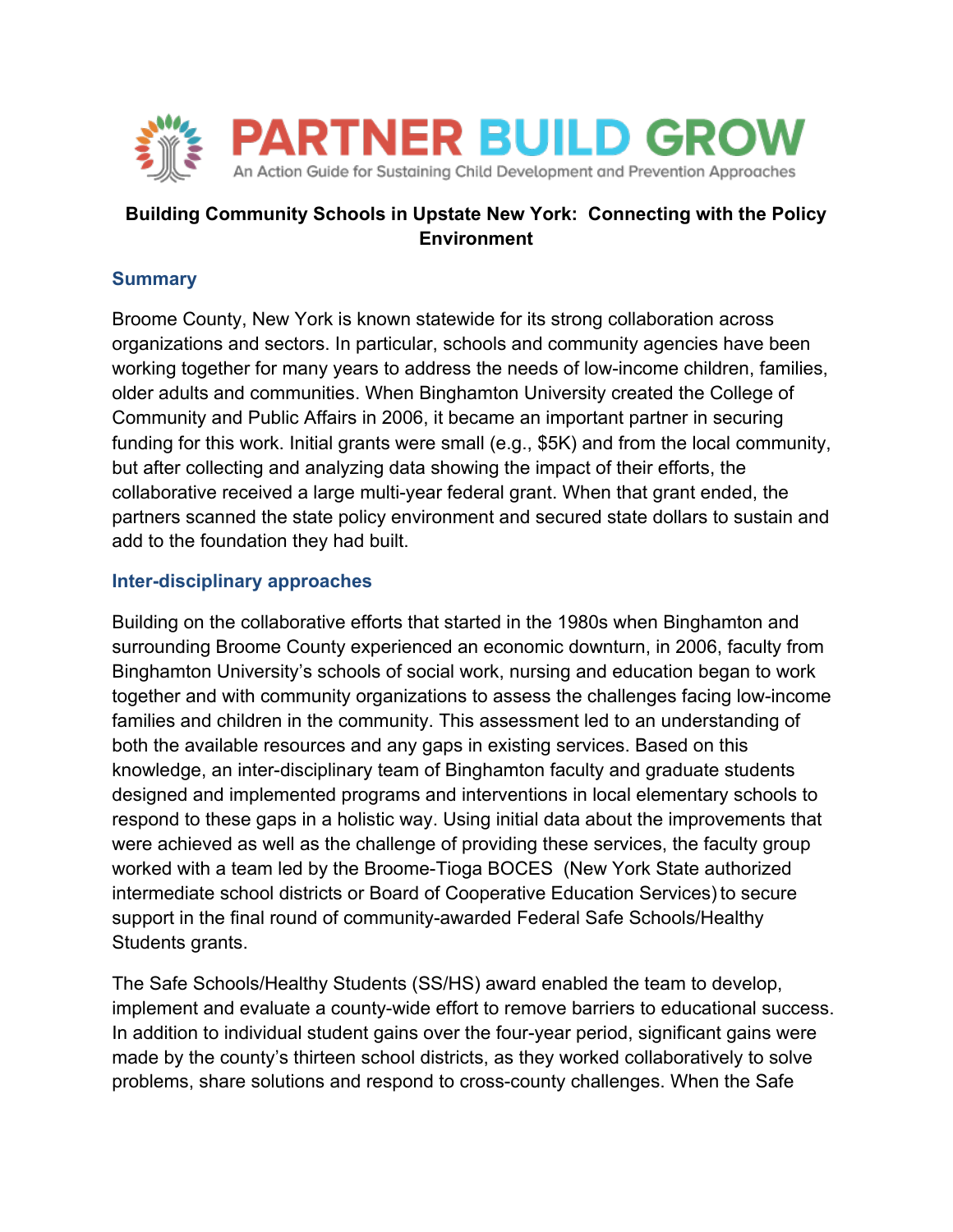Schools/Healthy Students funding ended in 2013, all partners expressed a commitment to maintaining and building on these gains.

### **Learning about state priorities**

A consultant was hired to examine state funding initiatives as a means to continue the work. She identified New York State's Promise Zones, geared to bridge schools and mental health, as a possible vehicle for maintaining the interdisciplinary gains made thus far, and for taking the collaborative work to the next level of building a schoolcommunity infrastructure that promotes child development and family support. The team decided to apply to be the state's fifth Promise Zone and put together a presentation that illustrated why the state should invest in Broome County.

# **Components for Success**

The event at which SS/HS partners made their presentation to state Promise Zone officials had a number of components that made it successful. First, the county's important "players" were part of the team; these included the community's state Assemblywoman who also chaired the Assembly's subcommittee on Children and Families, Binghamton University's President, Superintendents, the CEO of the local hospital, and Executive Directors of local foundations.

A second success-oriented component was that the presentation integrated the Governor's goals and those of the Promise Zone with the county's goals. The Governor's Education Reform Commission had just come out with a recommendation to build community schools across the state. The centerpiece of the Broome County Promise Zone proposal was that support would be used to build a county-wide system of community schools. In addition, one of the state's goals was to build relationships with the State University of New York (SUNY); Broome County's proposal included the local SUNY campus, Binghamton University, as a primary partner. The team also argued that the Promise Zone had been successful in large cities in the state (New York City, Syracuse and Buffalo), and Broome County could build on that success and adapt it for a county-wide effort that included smaller cities, towns and rural areas.

A few months after the presentation, the team received a call from the state that Broome would receive funding and be designated the state's fifth Promise Zone.

#### **Long-term community commitment**

Since that time in 2013, Broome County Department of Mental Health, Broome-Tioga BOCES and Binghamton University's Institute for Multigenerational Studies' Center for Family School and Community Partnerships have been developing, implementing and evaluating a county-wide system of university-assisted community schools. Binghamton